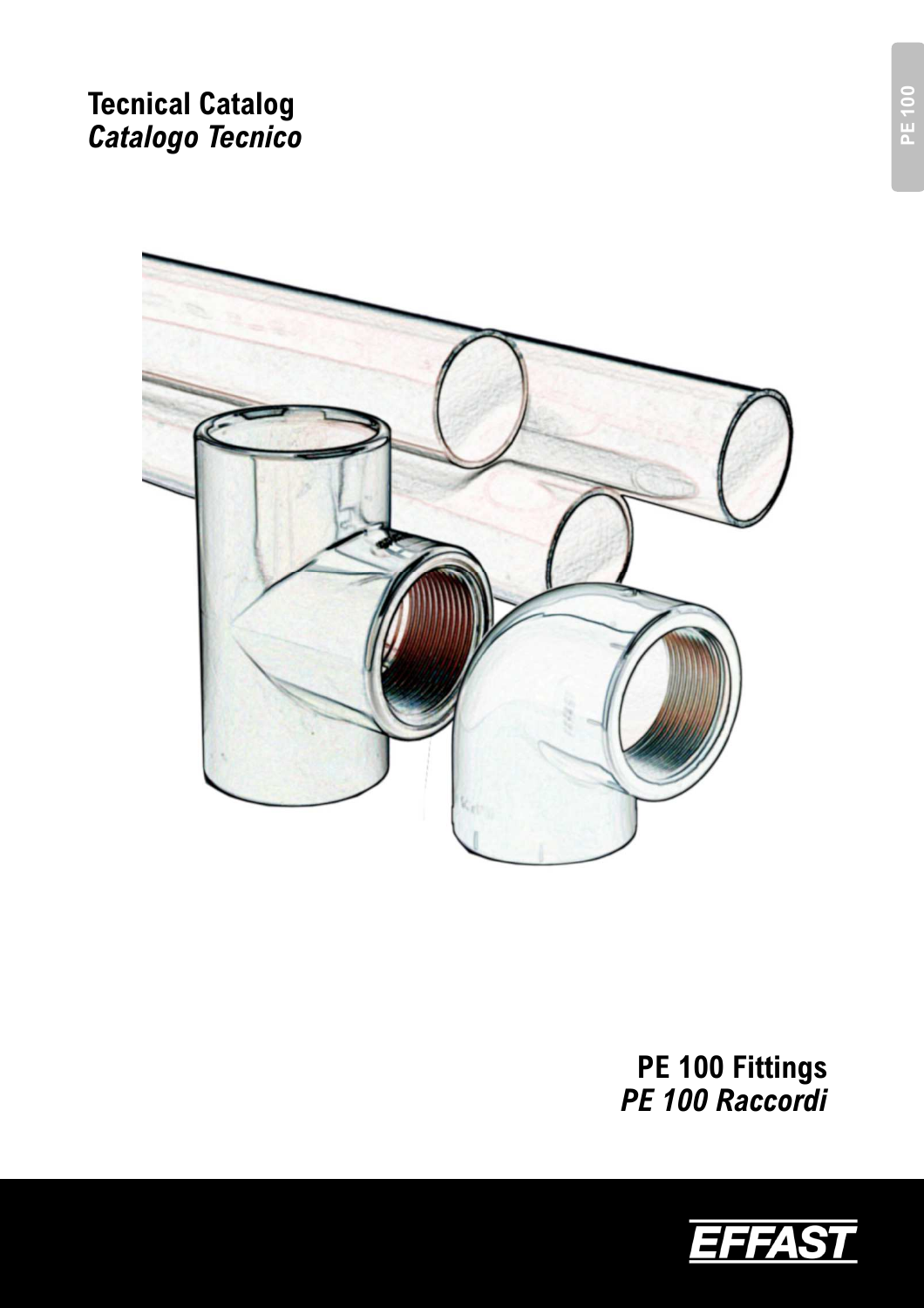## PE 100 Adaptor fittings metric - BSP

### PE 100 Raccordi di passaggio metrico - BSP

MALE BRASS THREADED ADAPTOR ADATTATORE OTTONE FILETTATO MASCHIO

Rev. Jul 2019



| Code       | $\mathbf{d}$ | $\mathsf{R}$ |    | H   | <b>PN</b> | Weight<br>(g) |
|------------|--------------|--------------|----|-----|-----------|---------------|
| REPMAM020B | 20           | 1/2"         | 38 | 92  | 16        | 220           |
| REPMAM025C | 25           | 3/4"         | 40 | 99  | 16        | 250           |
| REPMAM032D | 32           | 1"           | 44 | 110 | 16        | 450           |
| REPMAM040E | 40           | 1"1/4        | 49 | 121 | 16        | 400           |
| REPMAM050F | 50           | 1"1/2        | 54 | 134 | 16        | 400           |
| REPMAM063G | 63           | 2"           | 63 | 150 | 16        | 5800          |
| REPMAM075H | 75           | 2"1/2        | 73 | 185 | 16        | 800           |
| REPMAM090L | 90           | 3"           | 82 | 181 | 16        | 1000          |
| REPMAM110L | 110          | 4"           | 84 | 164 | 16        | 1600          |



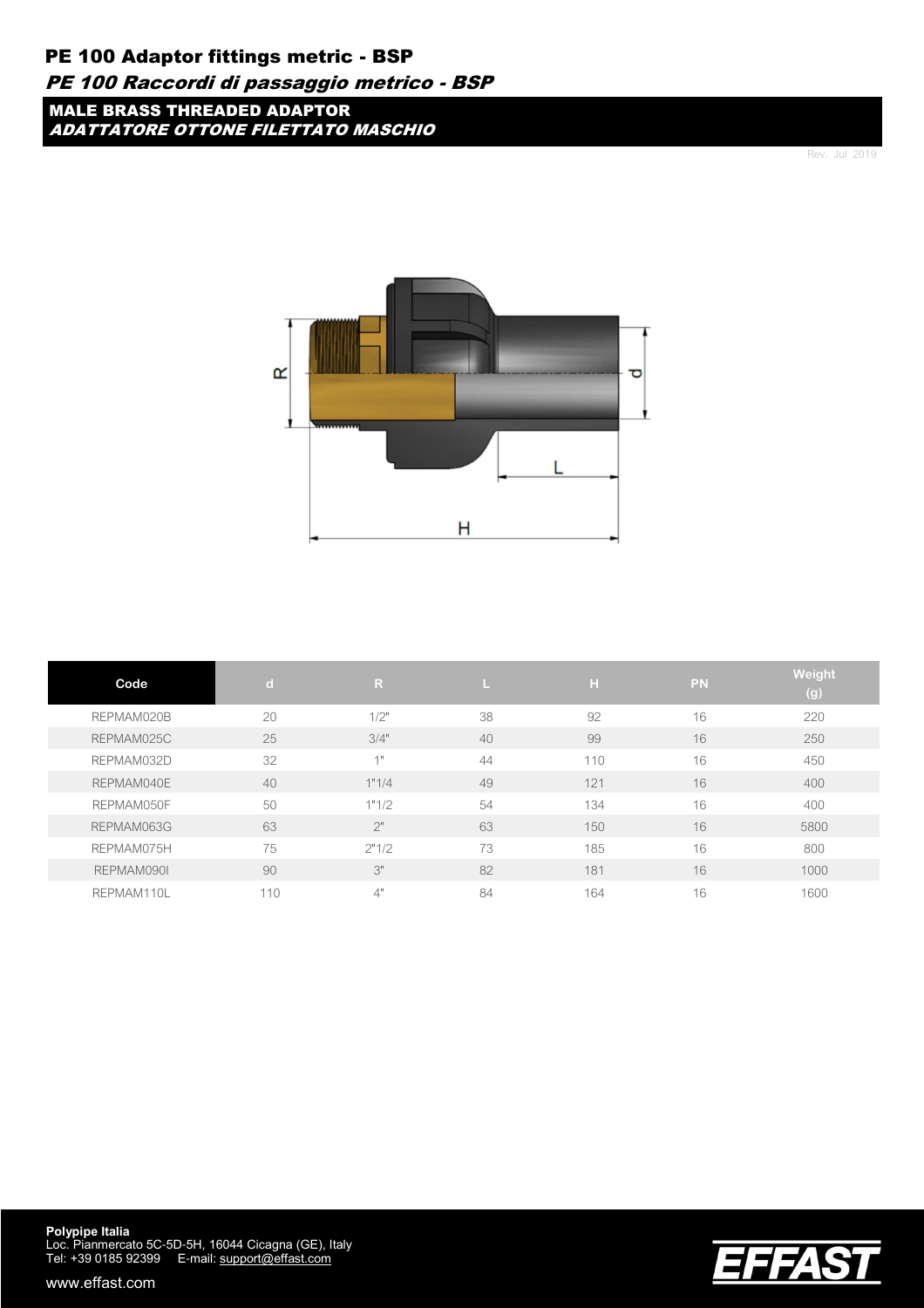**CAP CALOTTA** 

> Rev. Jun 2019 FN5041

**EFFAST** 



| Code       | $\mathbf d$ | E.   | L    | н   | PN | Weight |
|------------|-------------|------|------|-----|----|--------|
|            |             |      |      |     |    | (g)    |
| REPCAD0200 | 20          | 29   | 37,5 | 82  | 16 | 40     |
| REPCAD0250 | 25          | 33,5 | 37,5 | 82  | 16 | 50     |
| REPCAD0320 | 32          | 43   | 37,5 | 84  | 16 | 80     |
| REPCAD0400 | 40          | 51,5 | 44   | 97  | 16 | 110    |
| REPCAD0500 | 50          | 61,5 | 44   | 101 | 16 | 140    |
| REPCAD0630 | 63          | 77   | 49   | 115 | 16 | 230    |
| REPCAD0750 | 75          | 92   | 59   | 133 | 16 | 390    |
| REPCAD0900 | 90          | 110  | 60   | 138 | 16 | 530    |
| REPCAD1100 | 110         | 133  | 70   | 164 | 16 | 890    |
| REPCAD1250 | 125         | 151  | 75   | 175 | 16 | 1220   |
| REPCAD1400 | 140         | 172  | 79   | 236 | 16 | 2250   |
| REPCAD1600 | 160         | 195  | 86   | 202 | 16 | 2240   |
| REPCAD1800 | 180         | 220  | 91   | 214 | 16 | 3130   |
| REPCAD2000 | 200         | 243  | 92   | 215 | 16 | 4020   |
| REPCAD2250 | 225         | 270  | 109  | 222 | 16 | 7000   |
| REPCAD2500 | 250         | 295  | 108  | 220 | 16 | 8100   |

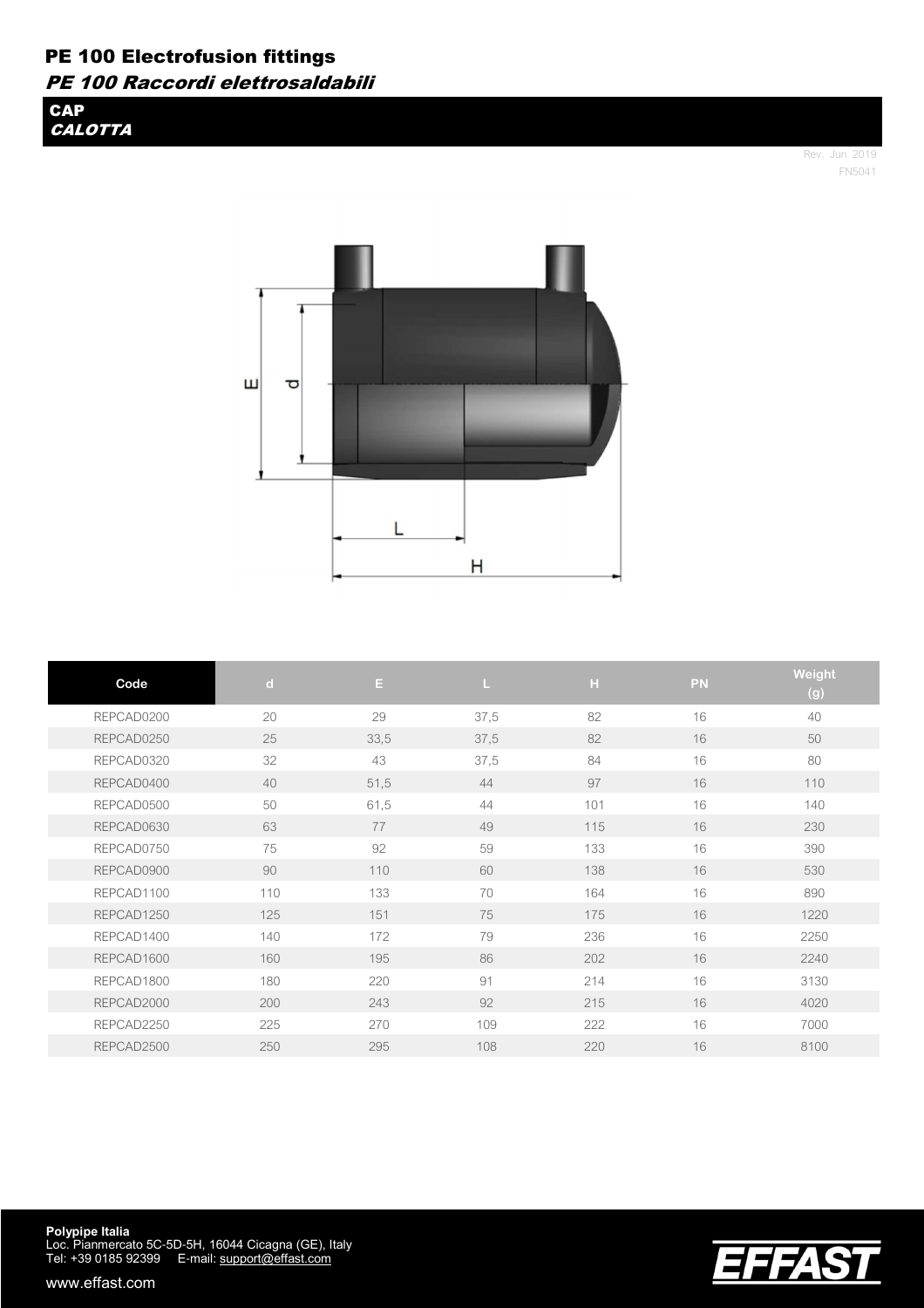90°ELBOW GOMITO 90°

> Rev. Jun 2019 FN5041



| Code       | $\mathbf d$ | E.  | L1 | L <sub>2</sub> | H   | <b>PN</b> | Weight<br>(g) |
|------------|-------------|-----|----|----------------|-----|-----------|---------------|
| REPGOD0200 | 20          | 43  | 40 | 63             | 83  | 16        | 150           |
| REPGOD0250 | 25          | 35  | 41 | 60             | 76  | 16        | 60            |
| REPGOD0320 | 32          | 44  | 40 | 62             | 84  | 16        | 100           |
| REPGOD0400 | 40          | 52  | 42 | 65             | 91  | 16        | 120           |
| REPGOD0500 | 50          | 63  | 45 | 72             | 103 | 16        | 170           |
| REPGOD0630 | 63          | 81  | 50 | 84             | 123 | 16        | 310           |
| REPGOD0750 | 75          | 95  | 53 | 92             | 141 | 16        | 440           |
| REPGOD0900 | 90          | 113 | 60 | 109            | 185 | 16        | 680           |
| REPGOD1100 | 110         | 137 | 73 | 135            | 204 | 16        | 1150          |
| REPGOD1250 | 125         | 154 | 78 | 152            | 228 | 16        | 1640          |
| REPGOD1600 | 160         | 201 | 87 | 205            | 305 | 16        | 5000          |
| REPGOD1800 | 180         | 222 | 90 | 197            | 308 | 16        | 4120          |



**Polypipe Italia**<br>Loc. Pianmercato 5C-5D-5H, 16044 Cicagna (GE), Italy Tel: +39 0185 92399 E-mail: support@effast.com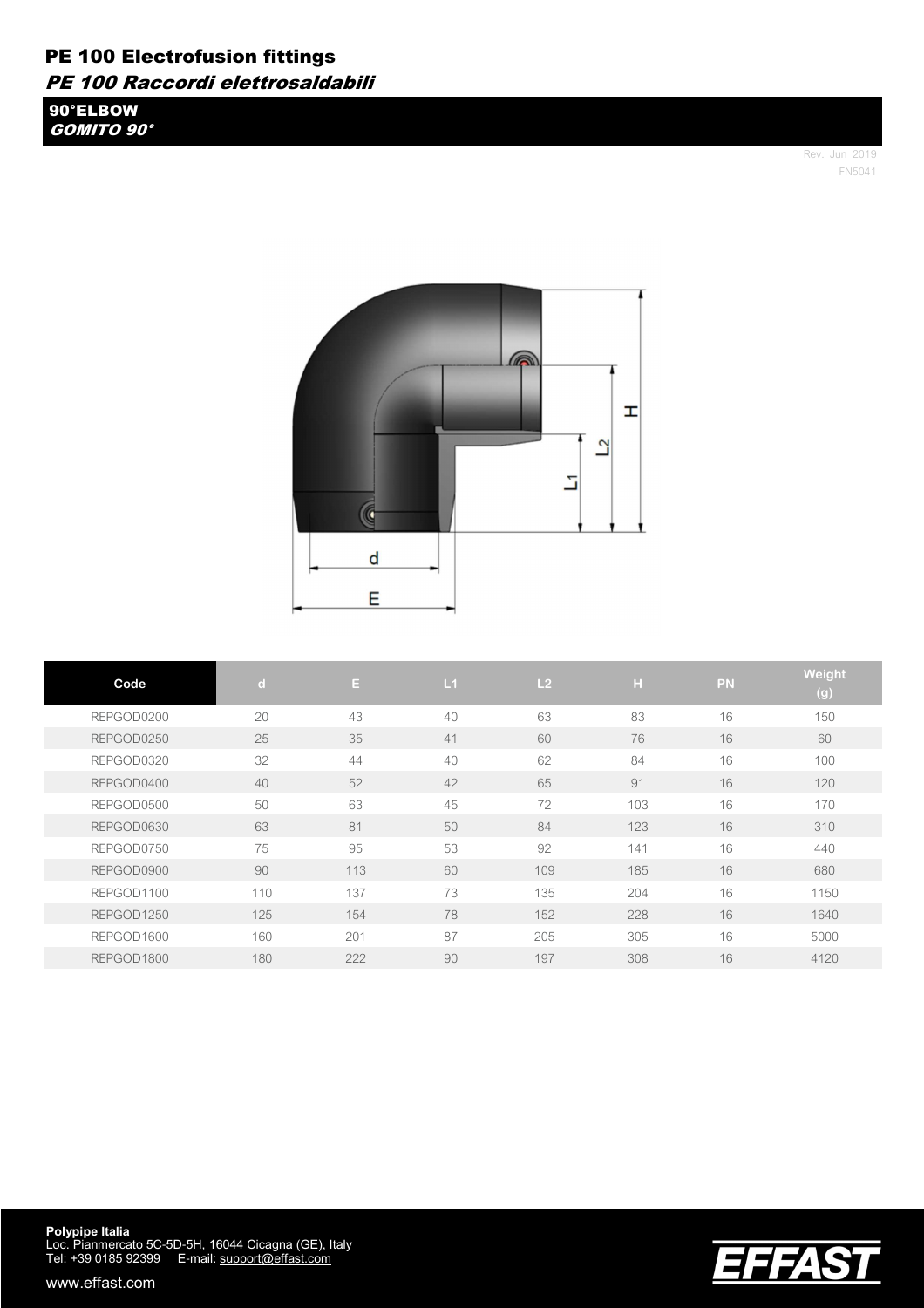45°ELBOW GOMITO 45°

> Rev. Jun 2019 FN5041



| Code       | $\mathbf{d}$ | E.   |      | н   | <b>PN</b> | Weight<br>(g) |
|------------|--------------|------|------|-----|-----------|---------------|
| REPGYD0320 | 32           | 44   | 40   | 99  | 16        | 80            |
| REPGYD0400 | 40           | 53   | 41,5 | 108 | 16        | 100           |
| REPGYD0500 | 50           | 63   | 44,5 | 124 | 16        | 130           |
| REPGYD0630 | 63           | 78,5 | 50   | 137 | 16        | 230           |
| REPGYD0750 | 75           | 94   | 53   | 153 | 16        | 350           |
| REPGYD0900 | 90           | 117  | 60   | 177 | 16        | 550           |
| REPGYD1100 | 110          | 137  | 75   | 213 | 16        | 930           |
| REPGYD1250 | 125          | 154  | 79   | 240 | 16        | 1250          |
| REPGYD1600 | 160          | 201  | 89   | 283 | 16        | 4500          |
| REPGYD1800 | 180          | 222  | 90   | 299 | 16        | 3130          |



**Polypipe Italia**<br>Loc. Pianmercato 5C-5D-5H, 16044 Cicagna (GE), Italy Tel: +39 0185 92399 E-mail: support@effast.com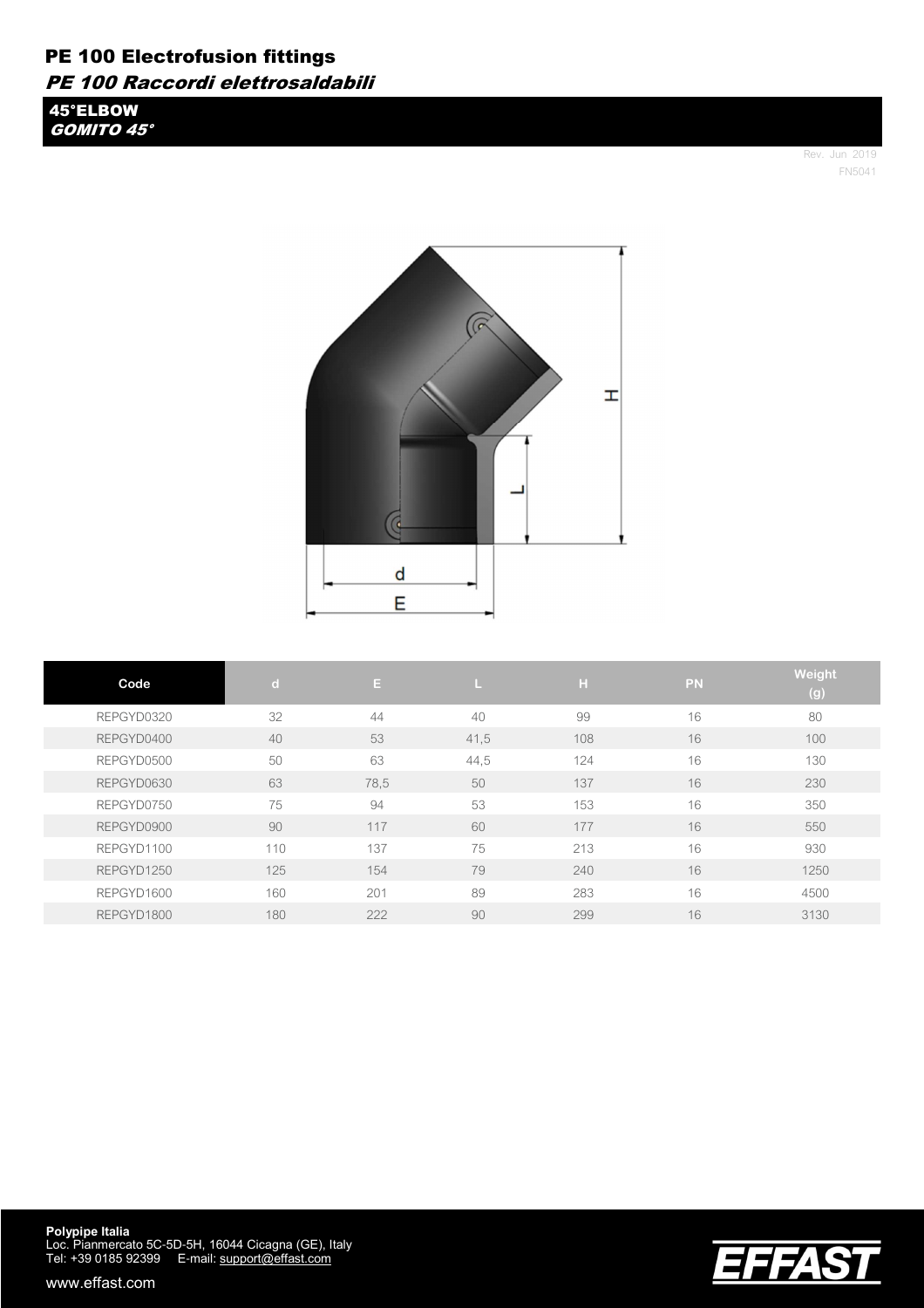REDUCING PIECE M - F RIDUZIONE LUNGA M - F

> Rev. Jun 2019 FN5041

EFFAST



| Code       | d <sub>1</sub> | d2  | E <sub>1</sub> | E2  | L1   | L <sub>2</sub> | H     | <b>PN</b> | Weight<br>(g) |
|------------|----------------|-----|----------------|-----|------|----------------|-------|-----------|---------------|
| REPRLD025B | 25             | 20  | 34             | 29  | 38,5 | 36,5           | 77    | 16        | 40            |
| REPRLD032B | 32             | 20  | 43             | 29  | 38,5 | 36,5           | 77    | 16        | 50            |
| REPRLD032C | 32             | 25  | 43             | 34  | 38,5 | 37             | 77    | 16        | 50            |
| REPRLD040D | 40             | 32  | 52             | 44  | 46   | 43             | 91    | 16        | 80            |
| REPRLD050D | 50             | 32  | 62             | 44  | 46,5 | 41             | 91    | 16        | 90            |
| REPRLD050E | 50             | 40  | 62             | 52  | 46   | 43             | 91    | 16        | 100           |
| REPRLD063D | 63             | 32  | 78             | 44  | 52   | 44             | 102   | 16        | 140           |
| REPRLD063E | 63             | 40  | 78             | 52  | 52   | 45             | 102   | 16        | 140           |
| REPRLD063F | 63             | 50  | 78             | 62  | 52   | 48             | 102   | 16        | 150           |
| REPRLD075G | 75             | 63  | 98             | 82  | 61   | 57             | 126   | 16        | 440           |
| REPRLD090G | 90             | 63  | 109,5          | 79  | 61   | 55             | 122,5 | 16        | 300           |
| REPRLD110G | 110            | 63  | 140            | 98  | 75   | 54             | 136,5 | 16        | 590           |
| REPRLD110I | 110            | 90  | 134            | 112 | 68   | 62             | 137   | 16        | 550           |
| REPRLD125I | 125            | 90  | 152            | 112 | 75   | 62,5           | 145   | 16        | 700           |
| REPRLD160L | 160            | 110 | 200            | 140 | 89   | 73             | 184   | 16        | 1640          |
| REPRLD180M | 180            | 125 | 216            | 157 | 101  | 83             | 221   | 16        | 2160          |

**Polypipe Italia**<br>Loc. Pianmercato 5C-5D-5H, 16044 Cicagna (GE), Italy Tel: +39 0185 92399 E-mail: support@effast.com

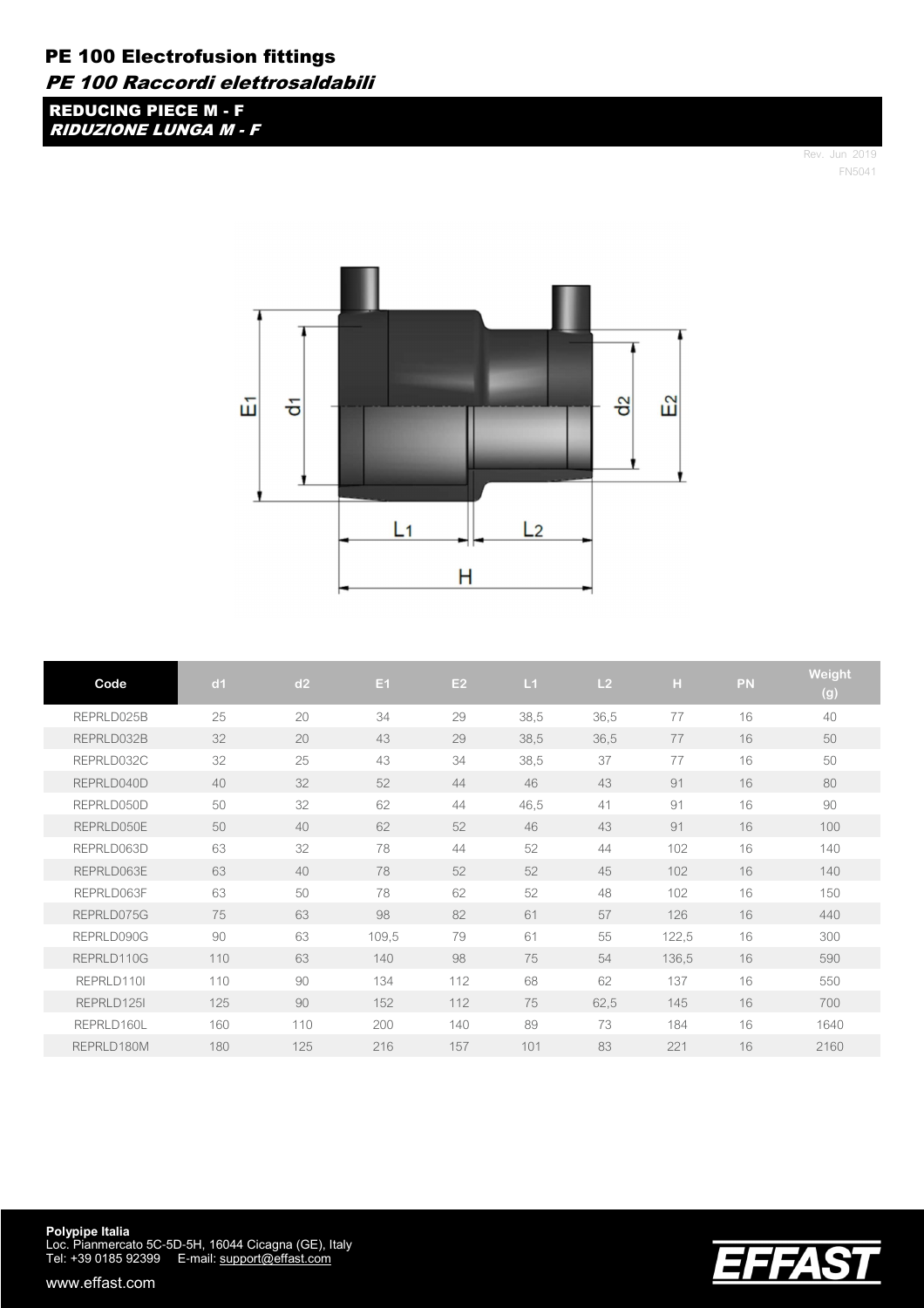90° TEE TI 90°

> Rev. Jun 2019 FN5041



| Code       | $\mathbf{d}$ | d <sub>1</sub> | d2  | u. | Н   | A.  | PN | Weight<br>$\mathsf{(g)}$ |
|------------|--------------|----------------|-----|----|-----|-----|----|--------------------------|
| REPTID0200 | 20           | 44             | 20  | 35 | 98  | 90  | 16 | 140                      |
| REPTID0250 | 25           | 44             | 25  | 35 | 98  | 90  | 16 | 130                      |
| REPTID0320 | 32           | 44             | 32  | 35 | 98  | 90  | 16 | 110                      |
| REPTID0400 | 40           | 52             | 40  | 44 | 131 | 91  | 16 | 160                      |
| REPTID0500 | 50           | 63             | 50  | 43 | 141 | 104 | 16 | 230                      |
| REPTID0630 | 63           | 82             | 63  | 50 | 156 | 114 | 16 | 450                      |
| REPTID0750 | 75           | 100            | 75  | 55 | 174 | 134 | 16 | 600                      |
| REPTID0900 | 90           | 115            | 90  | 64 | 203 | 143 | 16 | 970                      |
| REPTID1100 | 110          | 139            | 110 | 73 | 239 | 157 | 16 | 1670                     |
| REPTID1250 | 125          | 156            | 125 | 80 | 264 | 182 | 16 | 2300                     |
| REPTID1600 | 160          | 200            | 160 | 89 | 313 | 211 | 16 | 4060                     |
| REPTID1800 | 180          | 222            | 180 | 90 | 334 | 232 | 16 | 5300                     |



**Polypipe Italia**<br>Loc. Pianmercato 5C-5D-5H, 16044 Cicagna (GE), Italy Tel: +39 0185 92399 E-mail: support@effast.com